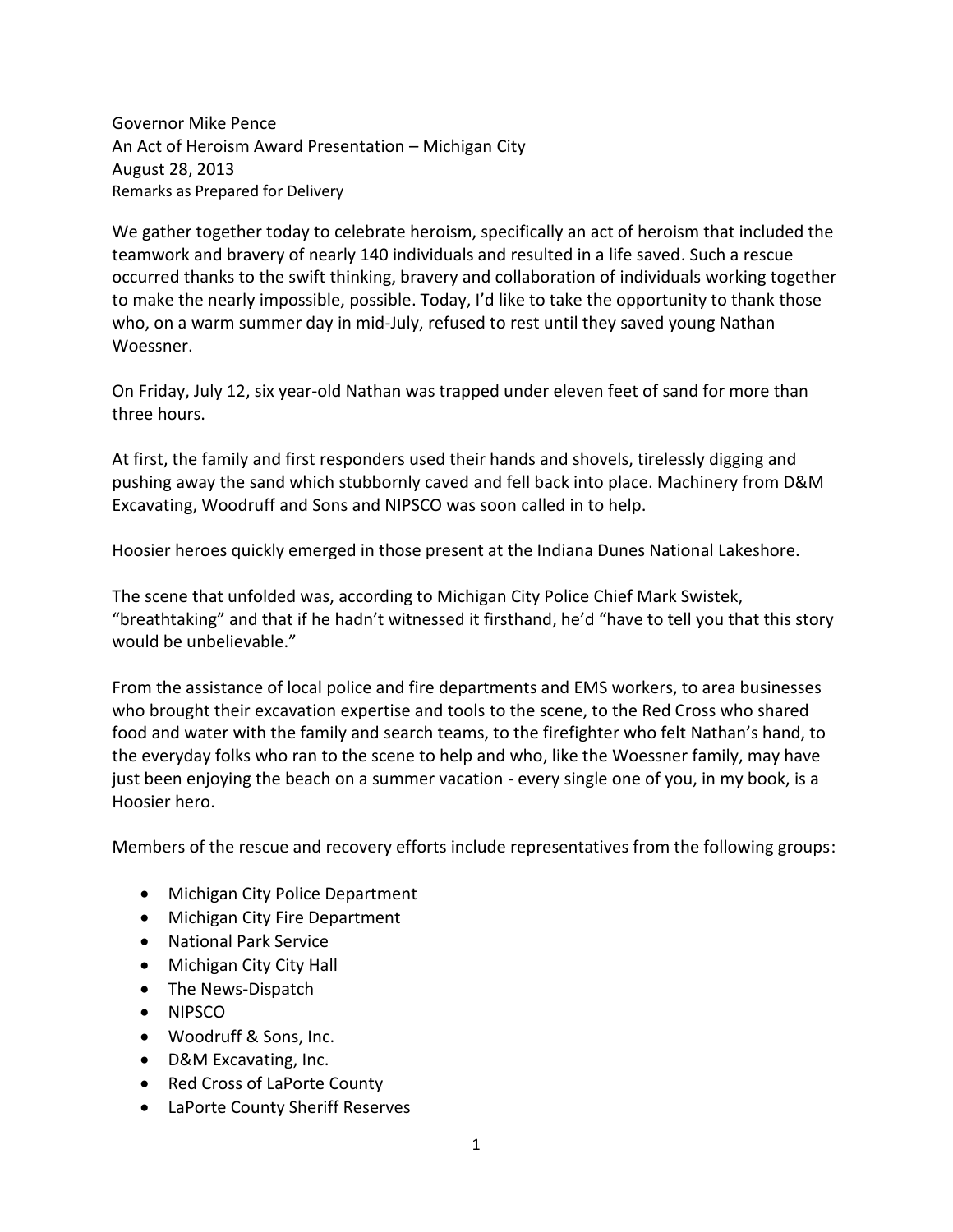- Police and Fire Chaplains
- **•** Trail Creek Police Department
- Long Beach Police Department
- LaPorte County EMA
- Emergency Management Volunteers
- LaPorte County EMS
- E911 Dispatch Center
- Franciscan St. Anthony's Hospital
- University of Chicago Hospital
- UCAN/LIFESTAR Medical Helicopter
- Long Beach Fire Department
- Members of the Woessner family and close friends

Today, we rest easier knowing that there are thousands of other emergency and public safety professionals on watch every day, ready and able to assist. We can be proud of the caliber of our emergency and public safety professionals seen in action that day, as well as that of the doctors, nurses and medical professionals who have since then helped him recover.

In recent days, Nathan started first grade, and I'd wager his summer break was a little more exciting and a bit more surreal than those of his buddies.

This is thanks to you, the brave men and women who turned out to assist in unburying this young boy. With the help of some major machinery, buckets, hands, and, from what I understand, even the notepads of some of the reporters in attendance, as well as the top-notch care administered by several hospitals, Nathan joins us here today.

When I spoke to Gregory Woessner by phone shortly following the incident, he said to me, "This is everyone's miracle." As a father, I wholeheartedly agree.

To find your child in need of emergency assistance is a parent's worst nightmare. When the Woessners found themselves in that awful situation, they were fortunate to have public safety officials, public servants, and members of the public instantly exhibit a willingness to help, to bring their skills and resources to the table and say, "We can do this." Such attitudes, such selflessness, such generosity epitomizes the Hoosier spirit.

Gregory, Faith, Nathan – it is an honor to join you all here in Michigan City. Know that you will forever hold a place in my heart, as well as the hearts of Hoosiers across Indiana who have been inspired by your story and your strength.

And so while we are gathered today, I present An Act of Heroism to Michigan City Mayor Ron Meer to hang here in Michigan City City Hall to honor the 139 individuals who assisted in rescue and recovery efforts for what I understand is now called the Miracle at Mount Baldy. Your courage, commitment and persistence epitomize the character of our great state and illustrate